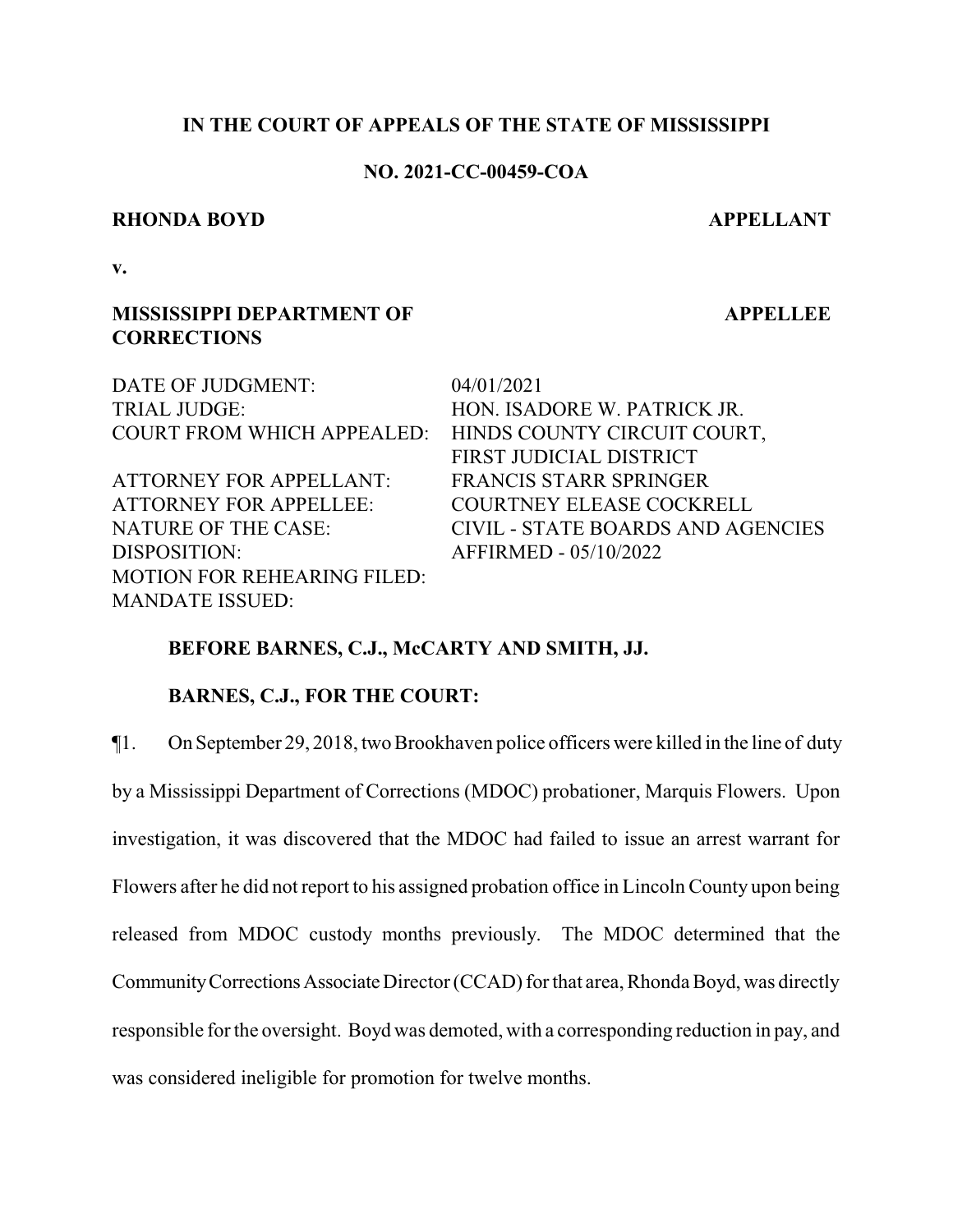¶2. Boyd appealed the decision to the Mississippi Employee Appeals Board (EAB), which affirmed the MDOC's disciplinary action. Boyd filed a subsequent appeal with the Hinds County Circuit Court. On March 31, 2021, the circuit court affirmed the EAB's decision. Aggrieved, Boyd appeals. We find no error and affirm.

### **FACTUAL SUMMARY**

¶3. In October 2017, Flowers was transported to the Adams County Jail. A month later, the MDOC assigned Flowers to the Lincoln County "100 caseload," which was supervised by Boyd.<sup>1</sup> On May 7, 2018, Beverly Porter—a Special Projects Officer and Boyd's assistant—emailed Agent Kennis Montgomeryand Agent James Walker, notifying themthat "[Flowers] has 8 months GPS upon release from [d]etainer. He was finally released from Adams [County Jail] on 5/3. To my recollection, he has not reported." Boyd and Jewel Simmons-Bond, an MDOC Probation/Parole Agent Supervisor (PPAS) in Boyd's assigned region,<sup>2</sup> were copied on that email.

¶4. On June 18, 2018, Simmons-Bond sent an email to probation agents in her region, including Agent Montgomery, asking them to "take some time and get offenders off of

<sup>&</sup>lt;sup>1</sup> The record indicates that a "100 caseload" is where offenders are listed who have not been assigned an agent. Further, "[w]hen an offender is released from MDOC custody, [the] offender data management system changes the location of the offender from the MDOC housing facility to reflect the countywhere the offender will be released." Although Flowers initially was assigned to Adams County, it was subsequently determined he would reside in Lincoln County, so he was reassigned to Lincoln County in November 2017.

 $2^2$  There is some dispute as to whether Simmons-Bond was assigned to Lincoln County when the incident occurred. Boyd admitted that Simmons-Bond "only supervised Pike and Walthall Counties," but she claimed that she asked Simmons-Bond to assist her with Lincoln County. However, the MDOC organizational chart admitted into evidence did not reflect that change.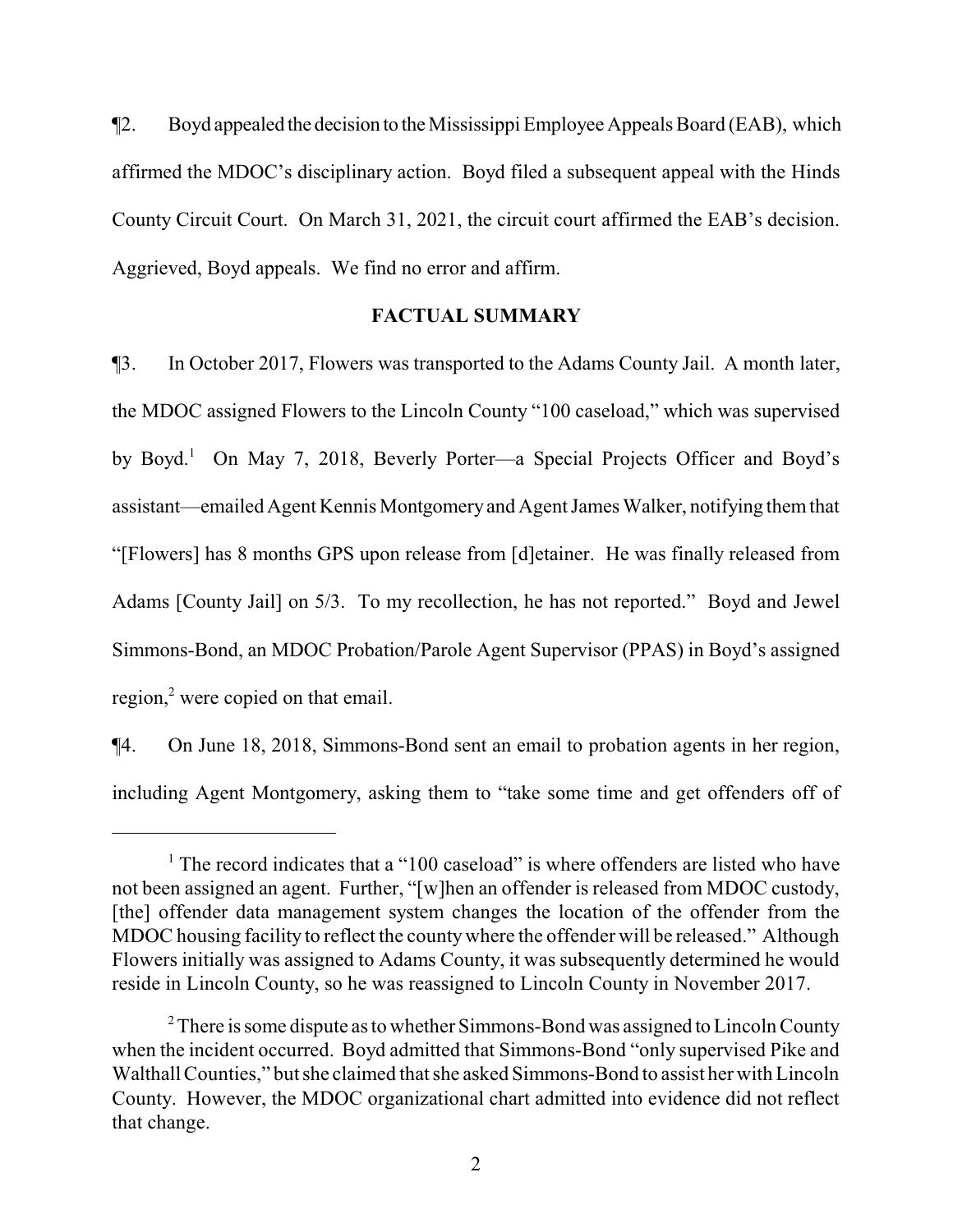Lincoln 100." If they were unable to locate an offender, they were instructed to "please obtain a warrant and place on warrant caseload." Simultaneously, Boyd emailed Agent Montgomery with a list of five "offenders" on the Lincoln 100 caseload, which included Flowers. The email indicated Flowers had been released from custody on May 3. An hour later, Boyd also emailed several MDOC personnel, including Simmons-Bond and Agent Montgomery, asking them to "check on the 100 caseloads and make sure that someone is not on there and unattended." Simmons-Bond responded to Boyd, "Great minds think alike, I've been working on them today." Boyd replied, "Yes I have seen a lot that needs to be moved or checked on!" On July 3, 2018, Boyd emailed Agent Montgomery with Flowers's information and inquired if he had located Flowers for intake. The email noted that she had previously emailed the agent on June 18 "to check on" Flowers.<sup>3</sup> However, Agent Montgomery failed to document the attempt in the case system or notify Boyd or Simmons-Bond immediately after his attempt.

¶5. On September 29, 2018, Flowers shot and killed two police officers responding to a "shots fired" call. Several days after the police officers' deaths, Boyd sent an email to ChristyGutherz, theMDOC'sDeputyCommissioner ofCommunityCorrections, on October 9, 2018. The email noted that Agent Montgomery had attempted to find Flowers on June 19, but no one was home, so he left his business card. After another email from Simmons-Bond in July, Agent Montgomery went to the home a second time; again, no one was home. Boyd

<sup>&</sup>lt;sup>3</sup> On January 22, 2018, an Adams County grand jury indicted Flowers for several counts of car theft and burglary of an automobile. The Adams County Circuit Court issued a bench warrant for Flowers on August 6, 2018, for failure to appear.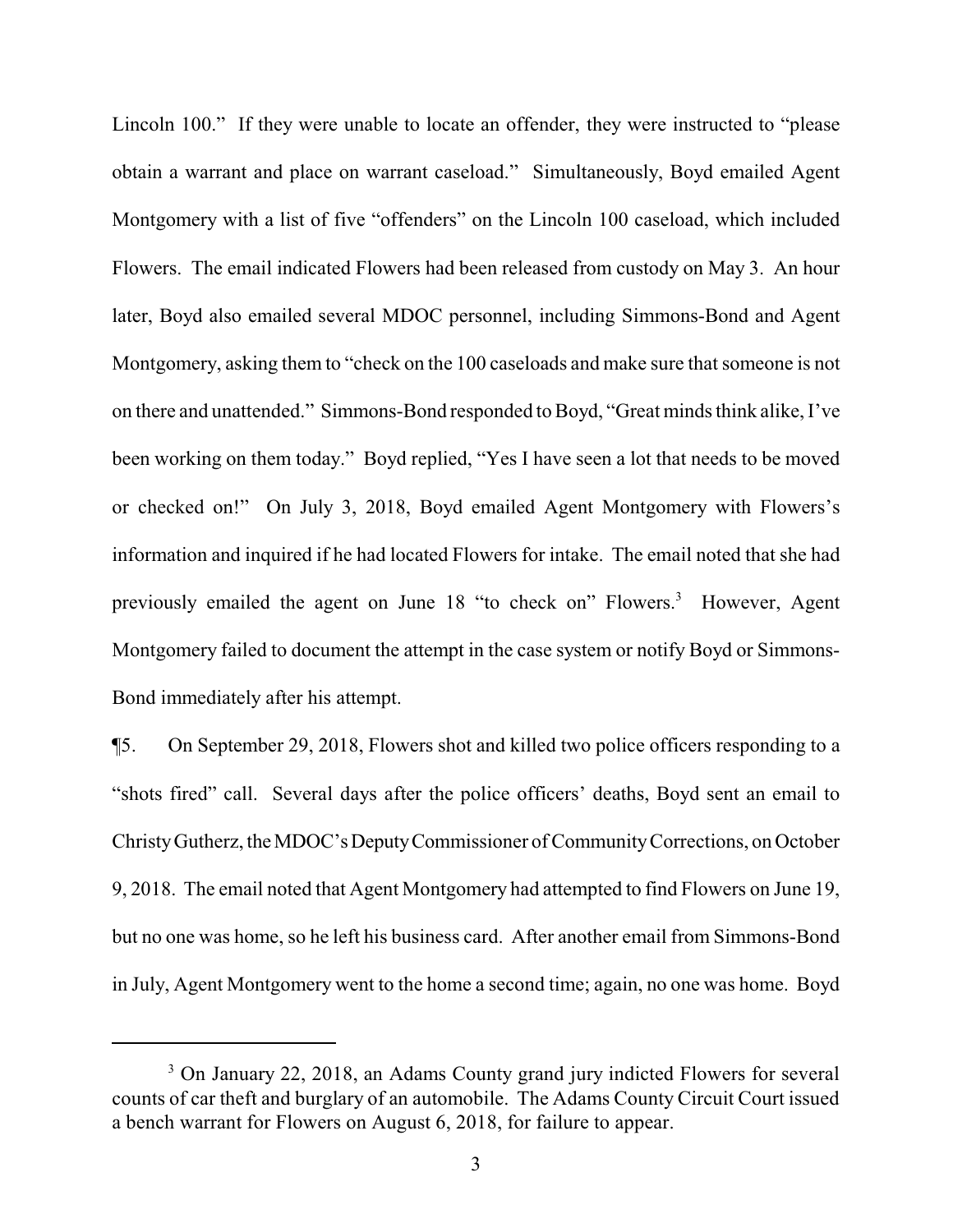acknowledged in the October 9 email, "I should have been notified and we should have issued a warrant for this offender for failure to report." That same day, Deputy Gutherz disseminated a memo, directing that the "PPAS and CCAD should have all assigned 100 caseloads in their names, and they are responsible for a 5 calendar [day] assignment of cases to Agents for supervision." This revision to the "internal policies and practices" was to be immediately implemented.

#### **PROCEDURAL HISTORY**

¶6. The MDOC issued a notice of suspension with pay pending an investigation to Boyd, Simmons-Bond, and Agent Montgomery on October 31, 2018. Boyd's notice stated that she had "failed to either assign the Flowers case for supervision in June 2018, or instruct PPAS [Simmons-Bond] to make the caseload assignment." Simmons-Bond responded to her notice on November 5, asserting that Boyd "was assigned this caseload" under MDOC protocol, and that "[a]t no time was Lincoln 100 caseload assigned to myself or anyone else[.]"<sup>4</sup> No disciplinary action was taken against Simmons-Bond.

¶7. On January 16, 2019, the MDOC notified Boyd that she was being demoted from CCAD to PPAS and would receive a corresponding reduction in pay. Boyd would also be ineligible to receive a promotion for twelve months. Challenging the MDOC's decision, Boyd filed an appeal with the EAB.

¶8. A hearing before the EAB hearing officer was held on April 25, 2019. Boyd testified that her duties as CCAD were "[t]o supervise the agents and the PPAS in Pike [County],

<sup>4</sup> Simmons-Bond's response also noted that it was not until October 8, 2018, that Boyd assigned her the 100 caseloads for Pike, Lincoln, and Walthall counties.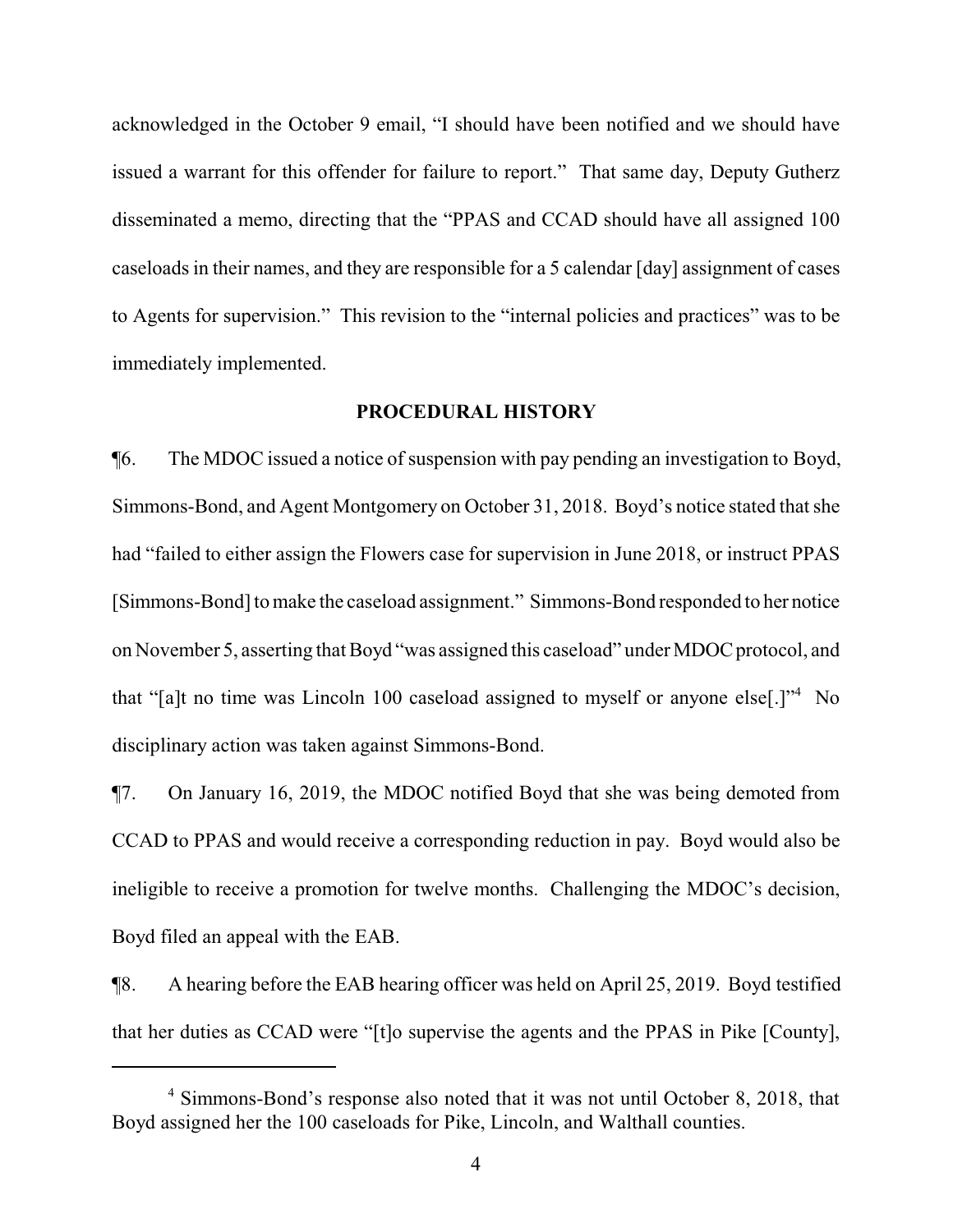Lincoln [County], Walthall [County], Adams County, Amite County, Franklin County[,] and Wilkinson County." Although she claimed that Simmons-Bond "monitored th[e] caseload [100]" for Lincoln County, Boyd acknowledged that it was her own name that was on the caseload in the system.

- Q. Was [Flowers's] case or the Lincoln cases, were they ever assigned to Jewel Simmons-Bond prior to the incident?
- A. No.
- Q. So it was always in your name?
- A. Right.

Nevertheless, she maintained that it was Simmons-Bond's responsibility to assign the agent to a case. When asked, "who made that directive that the PPAS was supposed to make the assignment?" Boyd replied, "It was understood. I thought it was understood."

¶9. Boyd said she "spoke with Agent Montgomery after he did the home visit [on Flowers] on the 19th, . . . [a]nd [she] told him that he needed to make sure that he kept an eye on that and, yeah, get [Flowers] in so that he could get him hooked up [for monitoring]." She again insisted that it was Simmons-Bond's responsibility to handle the Lincoln County caseloads. She admitted that a warrant should have been issued for Flowers's arrest.

¶10. Simmons-Bond testified that it was Boyd's "responsibility" to assign an offender to an agent's caseload, as the "Lincoln 100 was assigned to [Boyd]." Simmons-Bond said that she merely assisted Boyd with Lincoln County.

Q. Okay. So what do you say to the allegation that you were supposed to handle this case?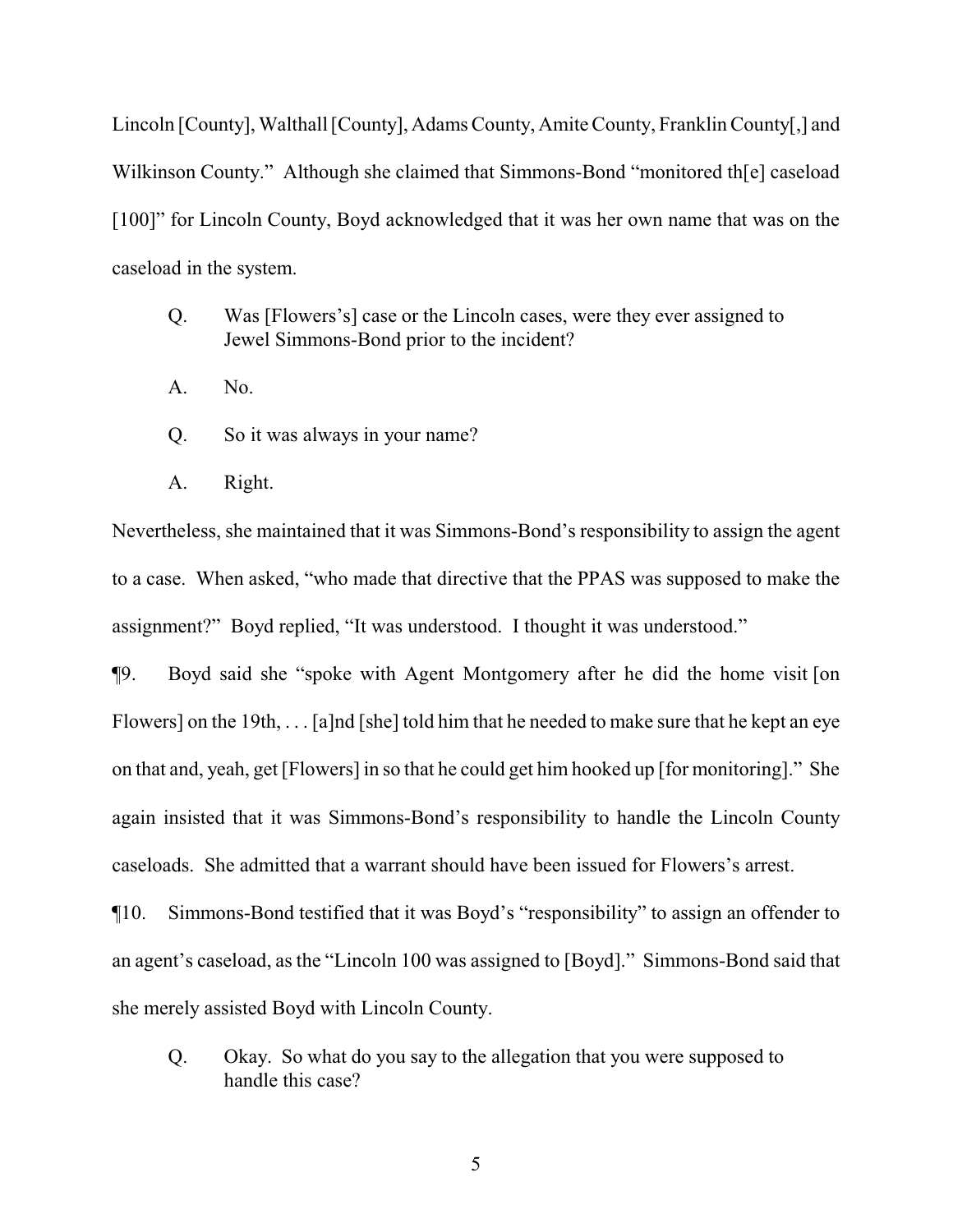- A. I've never been assigned those caseloads. And per the directive, it was not my responsibility.
- Q. And when you say you were never assigned those caseloads, tell me what you mean by that.
- A. Physically, the caseload was never put in my name.
- Q. Okay. Whose name was it in or is it in?
- A. It was in Ms. Boyd's.

Simmons-Bond acknowledged that after the Flowers incident, the caseload was moved to her name. But she maintained that the person responsible for assigning Flowers to an agent under MDOC policy was Boyd, the CCAD.

¶11. Deputy Gutherz testified that her position entailed "general oversight of all aspects of community corrections[.]" She stated that Boyd supervised seven counties, including Lincoln County, whereas the PPAS was "responsible for a judicial district[,] . . . [which] in this case . . . would have been Walthall, Lincoln and Pike." Thus, Deputy Gutherz initially assumed that Simmons-Bond "was responsible for those counties in that particular judicial district," but later "became aware that [Simmons-Bond] did not have any responsibilities with Lincoln County." Deputy Gutherz asserted that, in this case, "Boyd maintained the responsibility for manning all of the 100 caseloads in her area." When asked if the email that Boyd sent to Agent Montgomery on June 18, 2018, was sufficient to assign the case to the agent, Deputy Gutherz testified, "No. Assignments happen when the case actually moves from a 100 caseload to a caseload number in that county that's tied to that particular agent." ¶12. Juanita Barber, MDOC personnel office director, testified that Boyd had her attorney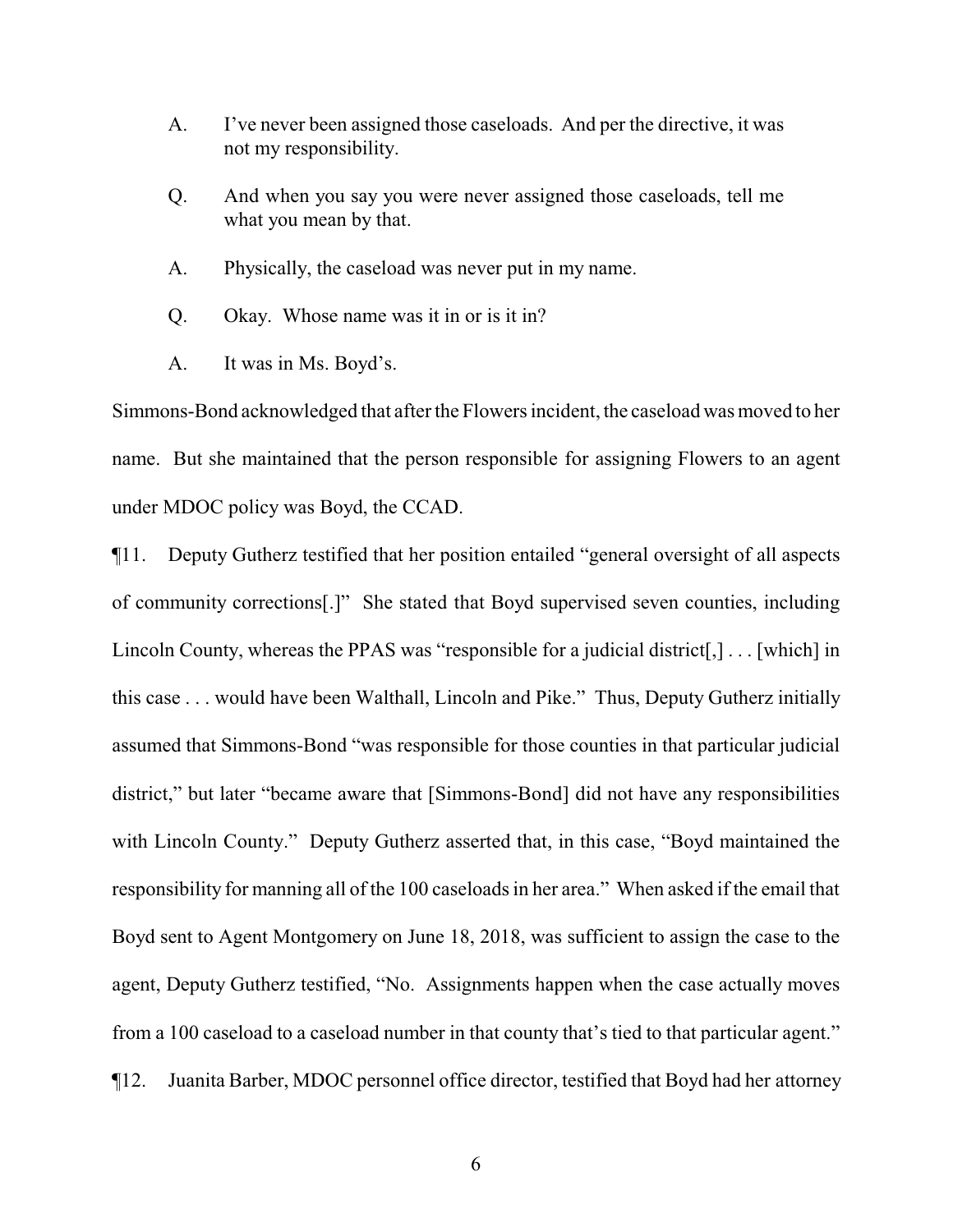present for the pre-disciplinary conference and had "admit[ted] that she did not check on [Agent] Montgomery to see if he had done what he was supposed to do, and that was to check on the offender." She stated that "[t]he last thing [she] remember[ed] was that Ms. Boyd admitted to being responsible." Crystal Galloway, the MDOC hearing officer, testified that Boyd's demotion was warranted "[b]ecause she . . . failed to ensure that the offender was assigned like he should have been." She noted that Boyd would be eligible to reapply for a CCAD position after twelve months. Although she acknowledged that Boyd had no prior disciplinary issues, Galloway explained that the seriousness of the tragedy that had occurred "kind of demanded that . . . the discipline be significant." Galloway also noted that Agent Montgomery received a written reprimand and that Simmons-Bond had submitted documents in response to her notice.

¶13. Boyd testified as a rebuttal witness. She claimed that Deputy Gutherz had approved her assigning Simmons-Bond to Lincoln County in order to assist Boyd while she was busy with other duties.

¶14. On June 28, 2019, the EAB affirmed the MDOC's disciplinary actions, finding that Boyd had "not met her burden to overturn the one year suspension." Boyd filed an appeal with the circuit court, which affirmed the EAB's ruling on March 31, 2021. The court found "that there was substantial evidence to support the decision of the Board, that the decision of the Board was not arbitrary or capricious, that the finding was not beyond the scope of the Board and that the decision did not violate any constitutional right of the Appellant."

¶15. Boyd appeals, arguing that the MDOC's disciplinary actions were not supported by

7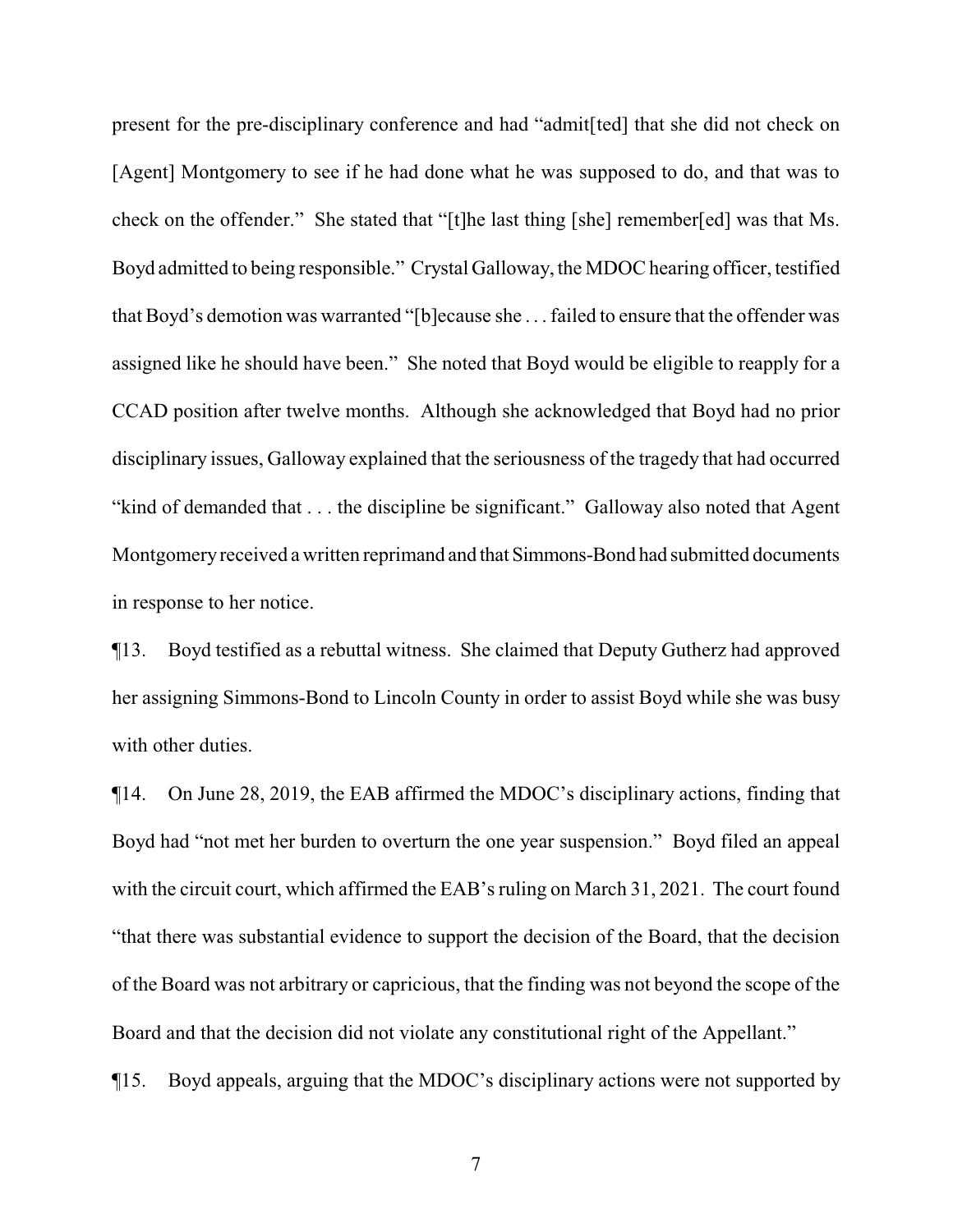the evidence and that the EAB's decision was based on hearsay and violated her constitutional right to confront witnesses against her.

## **STANDARD OF REVIEW**

¶16. In reviewing an appeal from a state agency's termination of an employee, this Court

has held:

A state agency's personnel decisions are entitled to a "presumption of correctness." *Miss. Dep't of Corr. v. Smith*, 883 So. 2d 124, 126 (¶1) (Miss. Ct. App. 2004). "The statute and administrative regulations governing appeals to the EAB clearly place the burden of persuasion on the aggrieved employee to demonstrate that the reasons given for his termination are not true." *Miss. Dep't of Corr. v. McClee*, 677 So. 2d 732, 735 (Miss. 1996). "This is not mere semantics. Under our scheme, in a nutshell, ties go to the agency/employer." *Id*. The EAB is not authorized to reinstate the employee unless the employee carries his burdens of proof and persuasion "that the reasons stated in the notice of dismissal are not true or are not sufficient grounds for the action taken." *Bynum v. Miss. Dep't of Educ.*, 906 So. 2d 81, 90 (¶14) (Miss. Ct. App. 2004).

*Miss. Dep't of Wildlife, Fisheries & Parks v. Bradshaw*, 196 So. 3d 1075, 1082 (¶18) (Miss.

Ct. App.  $2016$ .<sup>5</sup>

## **DISCUSSION**

# **I. Whether Boyd failed to overcome the presumption that the MDOC's disciplinary action was correct.**

¶17. Boyd contends that there was insufficient evidence to support the MDOC's decision to demote her. Specifically, she notes that both she and Simmons-Bond were cited for the

<sup>&</sup>lt;sup>5</sup> While the cited cases concern a state agency's termination of an employee, the same standard of review is applicable to other administrative personnel decisions. *See, e.g., Richmond v. Miss. Dep't of Human Res.*, 745 So. 2d 254, 258 (¶14) (Miss. 1999) (holding that unless the employee "demonstrate[s] the reasons given are not true . . . the employee has no right to have the *employment decision* overturned") (emphasis added).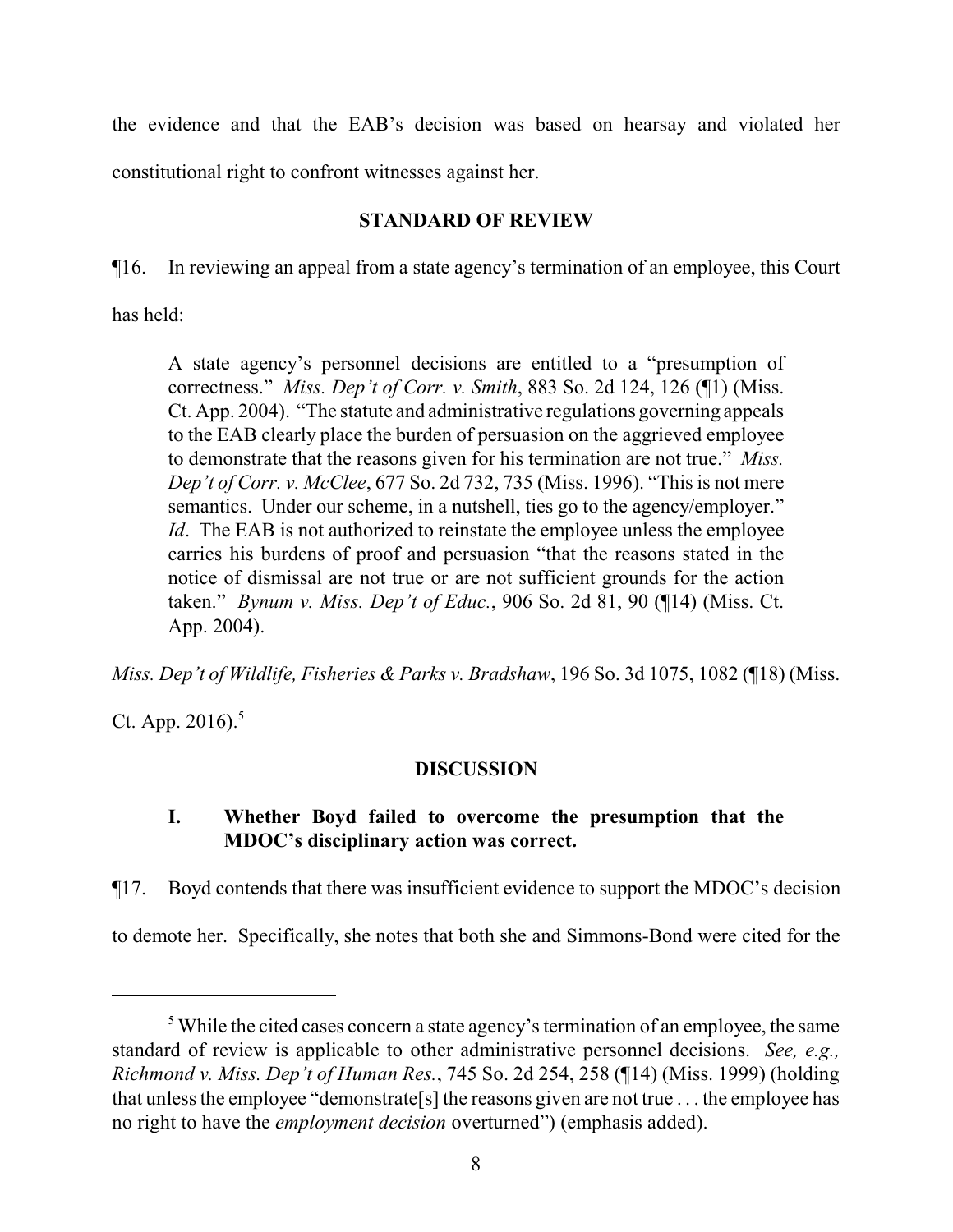same disciplinary infractions; yet, Simmons-Bond's discipline was "inexplicably rescinded." Thus, she claims that her demotion was "arbitrary and capricious."

¶18. While "conced[ing]" that it was initially thought that "Simmons-Bond was just as responsible" for Flowers's assignment, the MDOC explained that Simmons-Bond had "refuted the allegations against her by submitting overwhelming documentation, including the agency organizational chart and an email from the deputy commissioner specifically detailing her level of responsibility." Further, Simmons-Bond met with the MDOC's attorney and disciplinary compliance director and "was informed that based on a review of the documents she [had] submitted[,] it was determined that there was no evidence to pursue discipline against her and the investigation into her actions was concluded." We therefore find no merit to Boyd's claim that the MDOC's failure to discipline Simmons-Bond was "without explanation."

¶19. Boyd also argues that "[t]he record clearly indicates that [she] did not violate MDOC policy" and that her testimony "that she did nothing wrong successfully rebutted" the presumption that she violated MDOC policy. When asked by Boyd's counsel to cite the MDOC policies that Boyd violated, Deputy Gutherz responded that Boyd "failed to provide a statement (inaudible) the offender had absconded supervision."<sup>6</sup> DeputyGutherz admitted

<sup>6</sup> MDOC Standard Operating Procedures 37-11-01 provides:

When an Agent has determined that the offender has left his approved area of supervision or the Probation/Parole Agent has been unable to locate said offender for sixty (60) days the Probation/Parole Agent will identify the offender as an absconder and will complete all necessary paperwork to begin revocation proceedings and to place the offender on the National Crime Information Center (NCIC).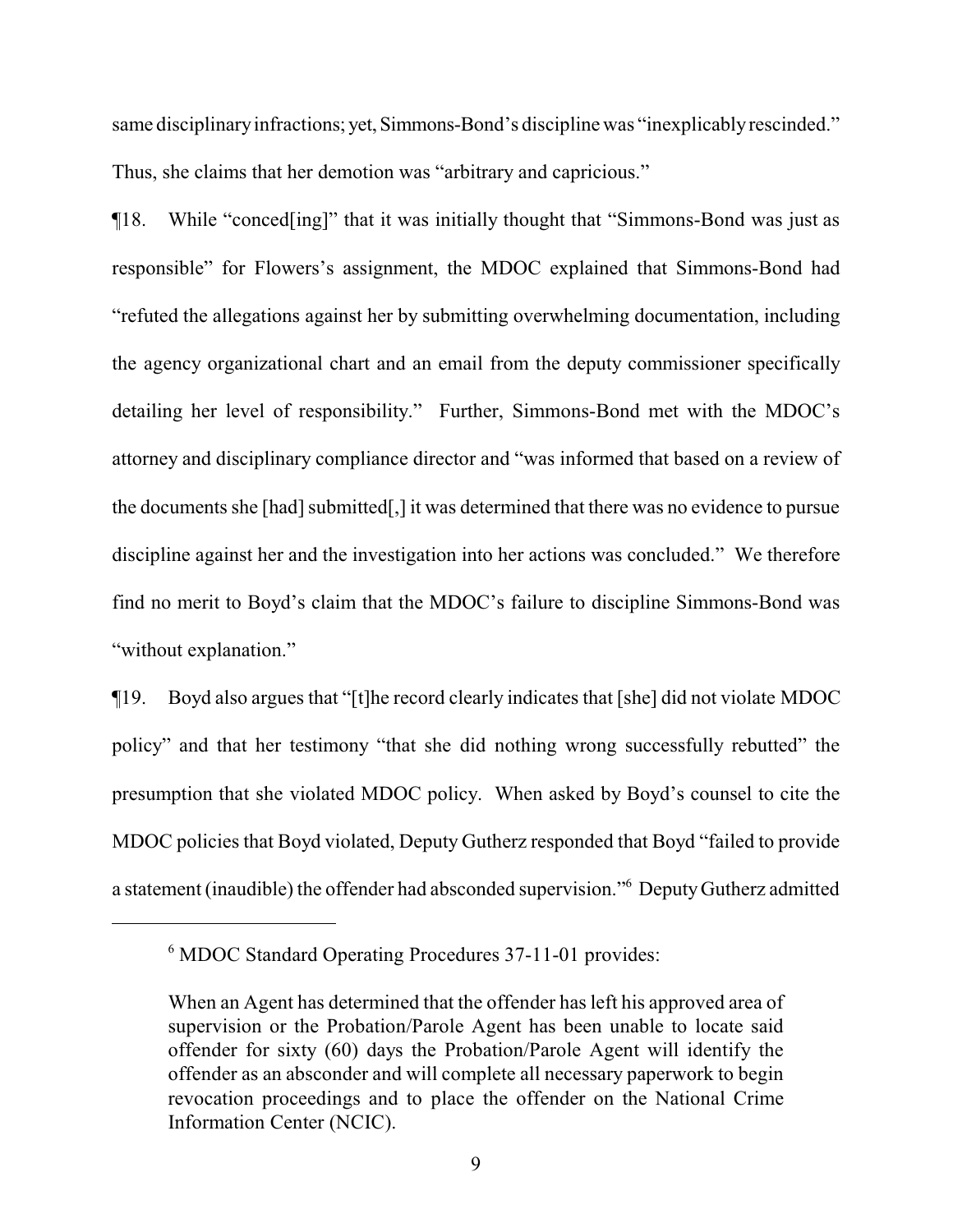that the policy in question states that it is the "P&P agent," which in this case was Agent Montgomery, who was to complete the violation report, not the CCAD. And she did concede that the policy listed in the disciplinary notice, as applied to Boyd, was "incorrect." But Deputy Gutherz also testified:

And as I was saying, the case was still assigned to Rhonda Boyd at that time, so she was the person that was responsible for that. Now, granted she's not an agent. But the case is assigned to her at that point in time, so she becomes responsible for handling that case.

Boyd acknowledged that she bore responsibility for assigning Flowers to an agent.

¶20. Furthermore, as the MDOC notes, Boyd "was not solely disciplined for violating MDOC policy[;] she was also disciplined for violating Group 3, Number 14 of the [Mississippi State Personnel Board Policies and Procedures Manual]," for which an employee "may be disciplined by the agency with a written reprimand and/or may result in suspension without pay for up to thirty working days, demotion, or dismissal." Specifically, the offense encompasses:

[a]n act or acts of conduct occurring on or off the job which are plainly related to job performance and are of such nature that to continue the employee in the assigned position could constitute negligence in regard to the agency's duties to the public or to other State employees[.]

Affording the MDOC the required "presumption of correctness" in its decision, we find Boyd has failed to meet her "burdens of proof and persuasion" that there was "not sufficient grounds for the action taken." *See Bradshaw*, 196 So. 3d at 1082 (¶18).

## **II. Whether the EAB's decision was based on hearsay and violated the Confrontation Clause.**

¶21. In the EAB's order, the hearing officer noted that Agent Montgomery "provided a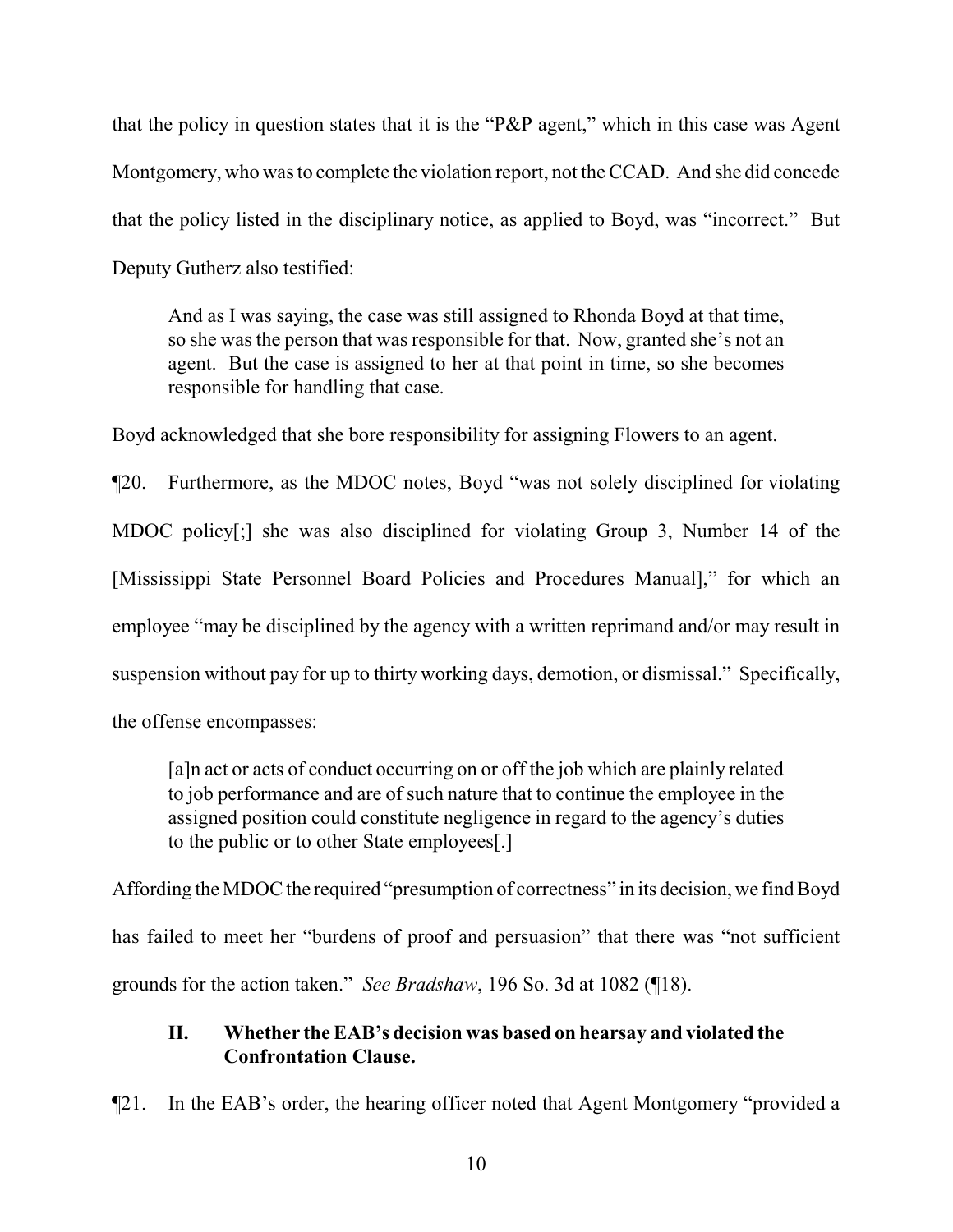rational explanation why he did not document his visits in the system—he was not assigned this matter." Boyd contends that the EAB's reference to Agent Montgomery's testimony constituted "uncorroborated hearsay" because Agent Montgomery was not a witness at her EAB hearing.

¶22. According to Boyd, this "explanation" by Agent Montgomery originated from his disciplinary hearing, which has not been made part of the record in this case. Thus, the issue is not whether the agent's testimony was "uncorroborated hearsay" but whether the EAB relied on evidence not presented at Boyd's hearing. The Mississippi Supreme Court has held, "Although an administrative agency may act upon information obtained by its own investigation, . . . where a hearing is required by law, administrative adjudication must be based upon evidence adduced at the hearing and not upon secret knowledge of the agency." *Miss. State Bd. of Examiners for Soc. Workers & Marriage & Fam. Therapists v. Anderson*, 757 So. 2d 1079, 1085 (¶19) (Miss. Ct. App. 2000). Nevertheless, despite Boyd's argument to the contrary, we find the EAB's decision was not "influenced" by Agent Montgomery's testimony. Rather, the EAB was merely commenting on Agent Montgomery's reasoning for his failure to document his visits to Flowers's residence. Therefore, any error in the EAB's passing reference to Agent Montgomery's "explanation" would be harmless.

¶23. Boyd also argues that the EAB's reference to Agent Montgomery's "prejudicial statement" in its order was a violation of her right to confront witnesses under the Sixth Amendment's Confrontation Clause. To support her argument, Boyd cites one non-binding case, *McNeill v. Butz*, 480 F.2d 314, 325 (4th Cir. 1973), in which the United States Court